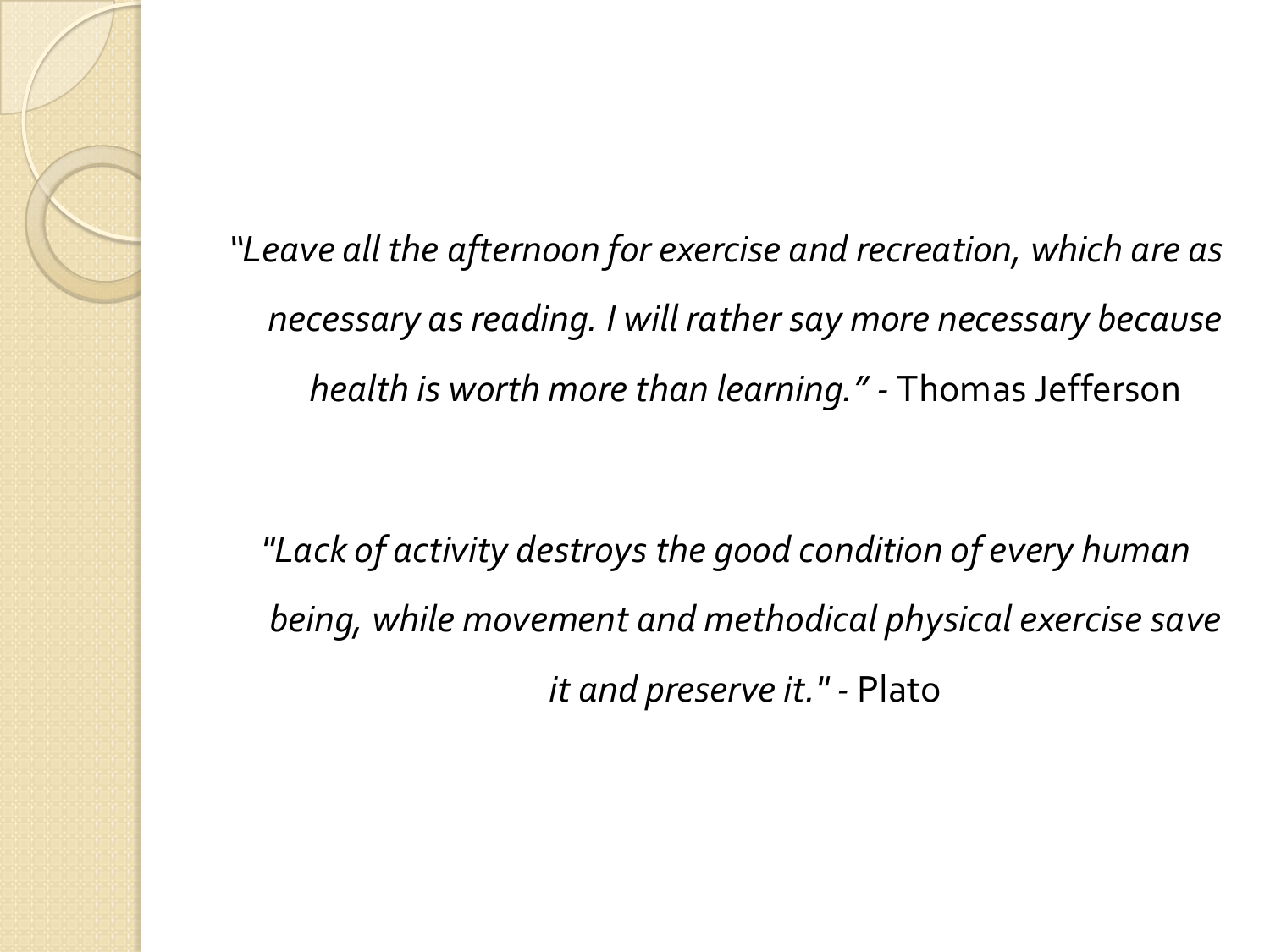# Quantifying Obesity in Economic Research

 $\circ$ 

Joanna C. Parks, Aaron D. Smith, and Julian M. Alston University of California, Davis

> Farm and Food Policy and Obesity Workshop UC Davis Conference Center May 21st-22<sup>nd</sup>, 2010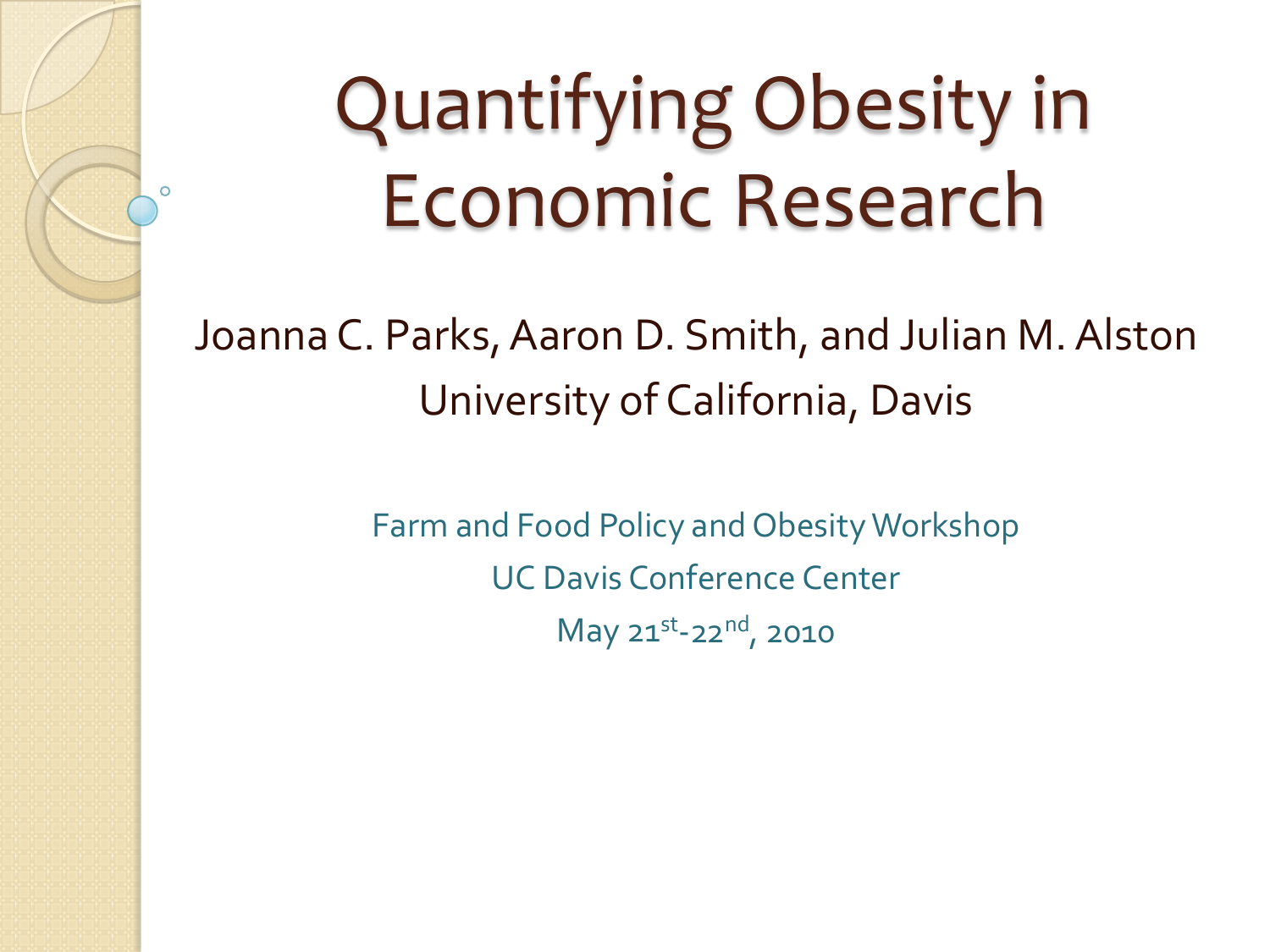# BMI is Ubiquitous

- Economists and epidemiologists use BMI to :
	- Estimate relative risk of death and disease for overweight and obese.
	- Calculate costs of obesity and related conditions.
	- Estimate effect of economic factors on obesity.
- *Q:* But what if BMI poorly predicts obesity and negative health outcomes?
- *Q:* How might economist's estimates be biased when BMI used as a proxy for obesity?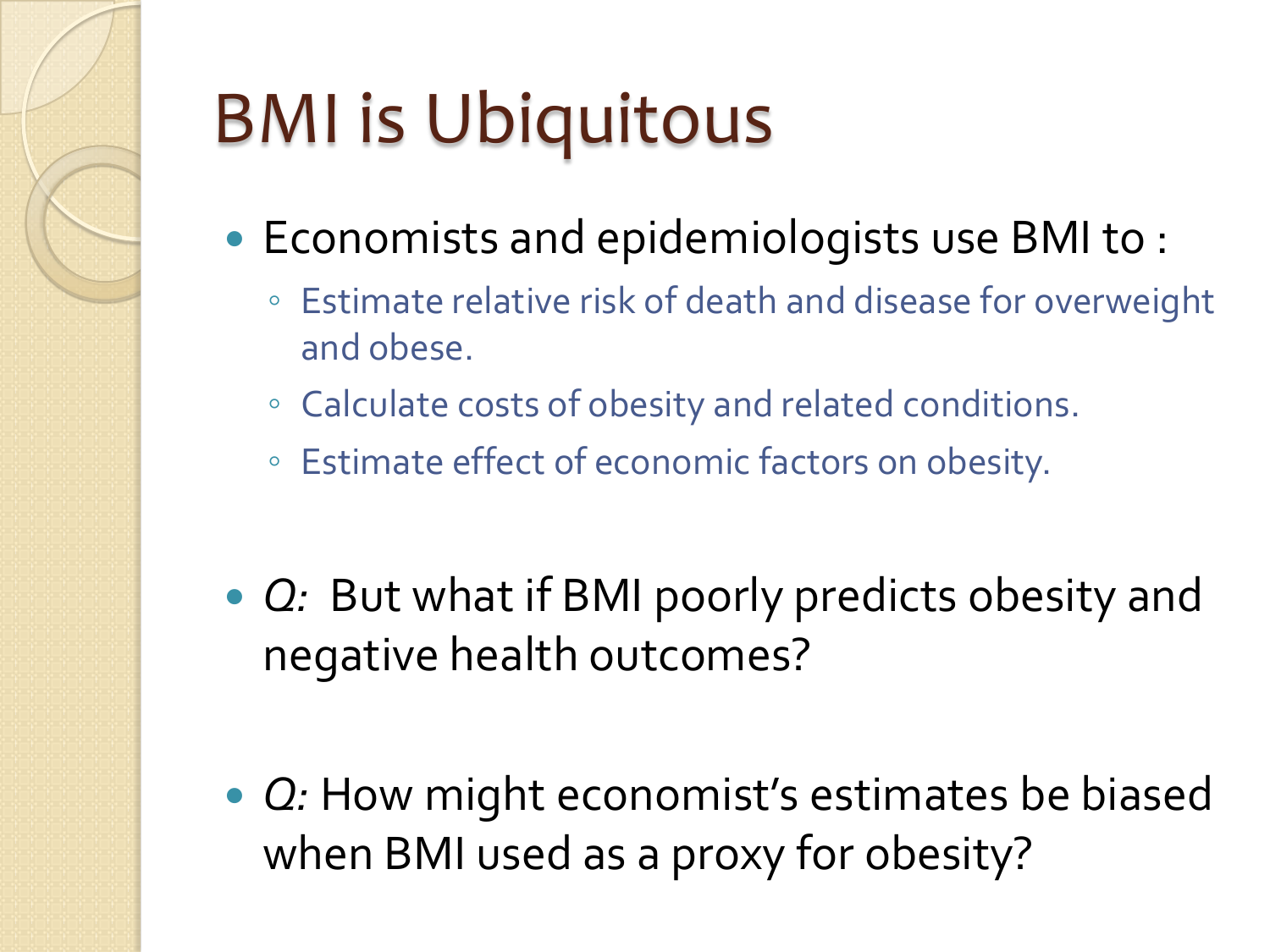

## What We Do

- Evaluate BMI as a predictor of obesity as measured by percent body fat (PBF) and the metabolic syndrome (TMS).
	- Quantify nature and magnitude of measurement error bias.
- Evaluate BMI as a predictor of morbidity and mortality relative to our obesity index.
	- Quantify nature and magnitude of measurement error bias.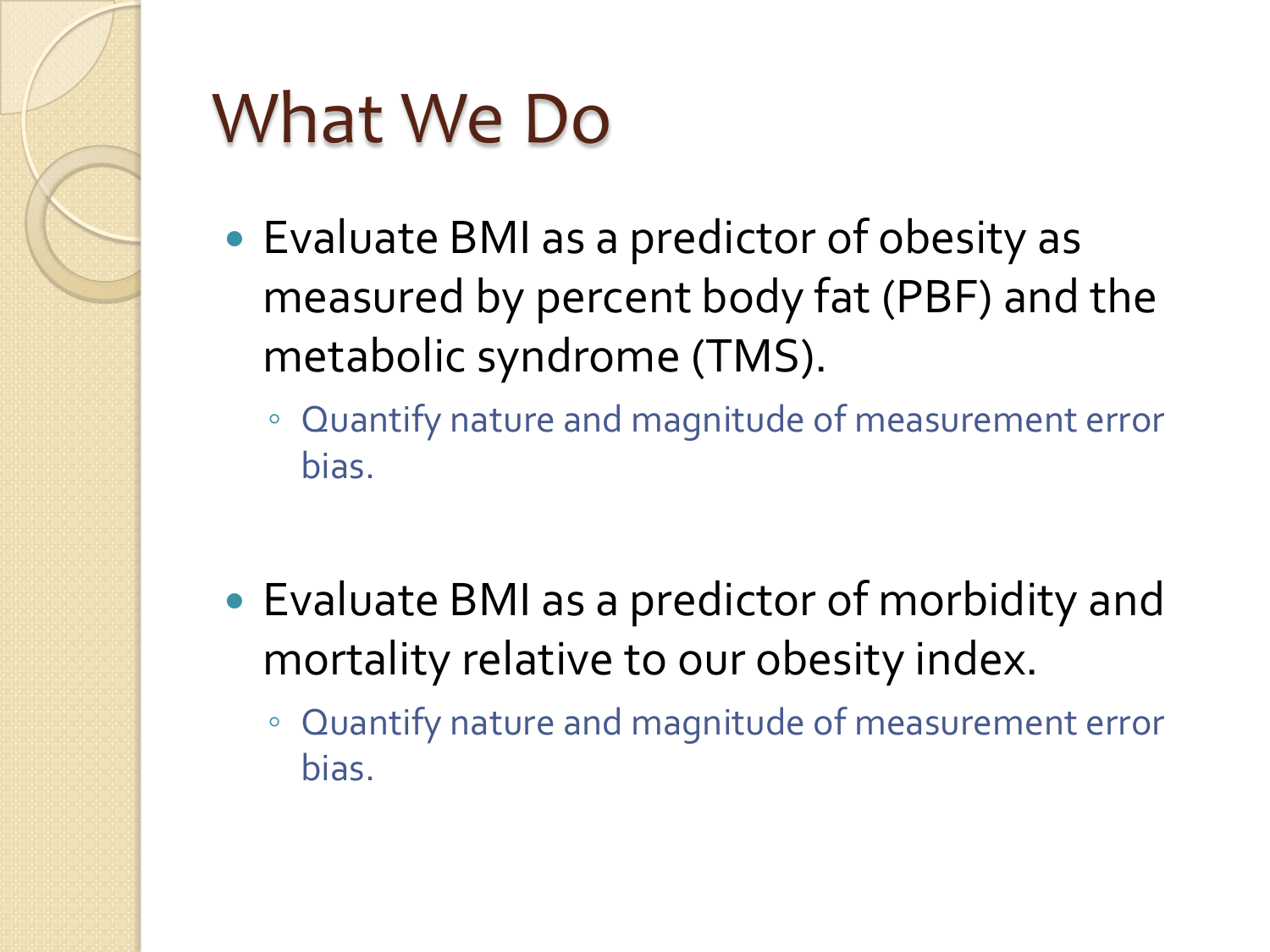# Obesity Measures Differ

### **BMI Measures Body Size**

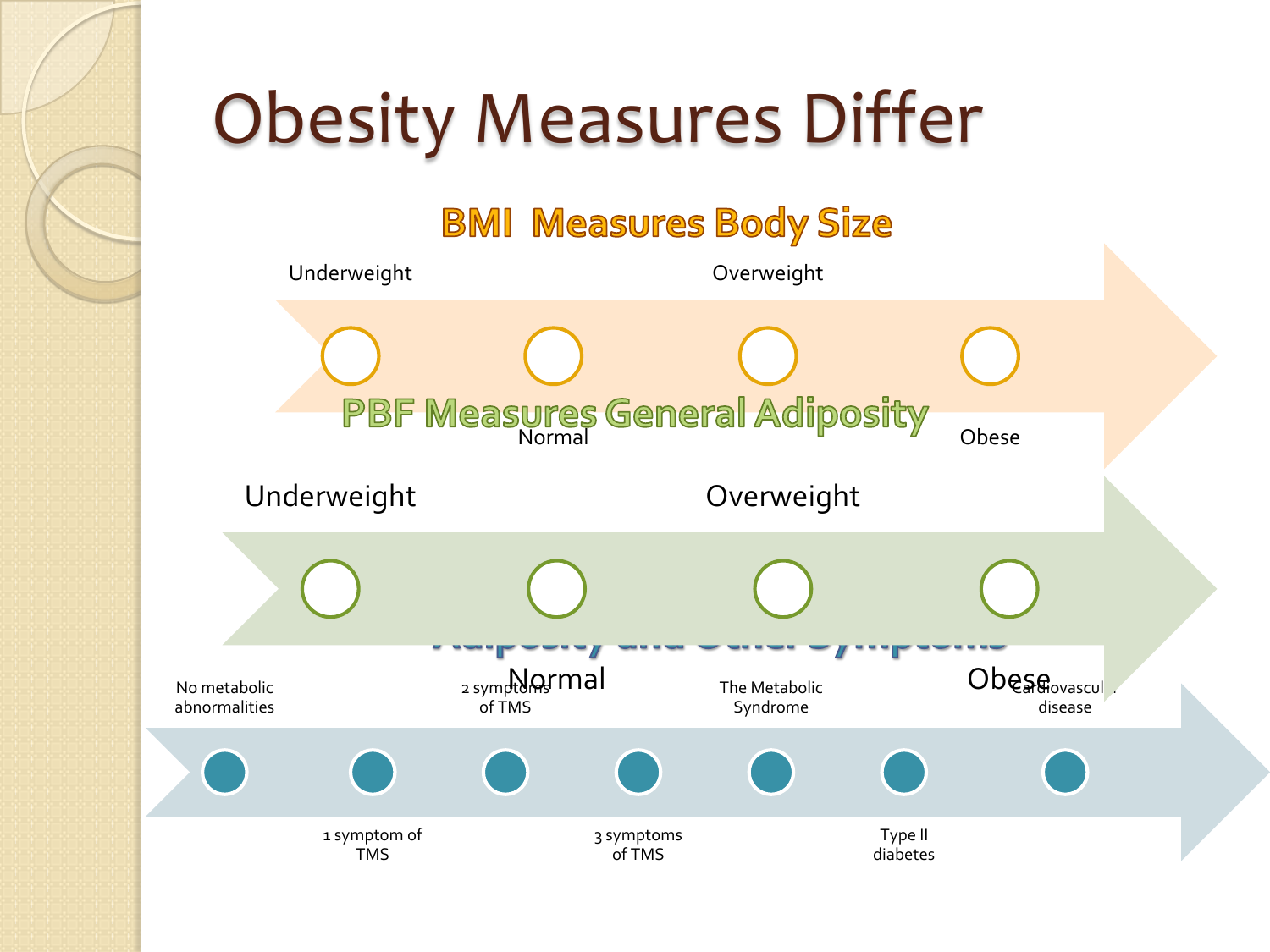

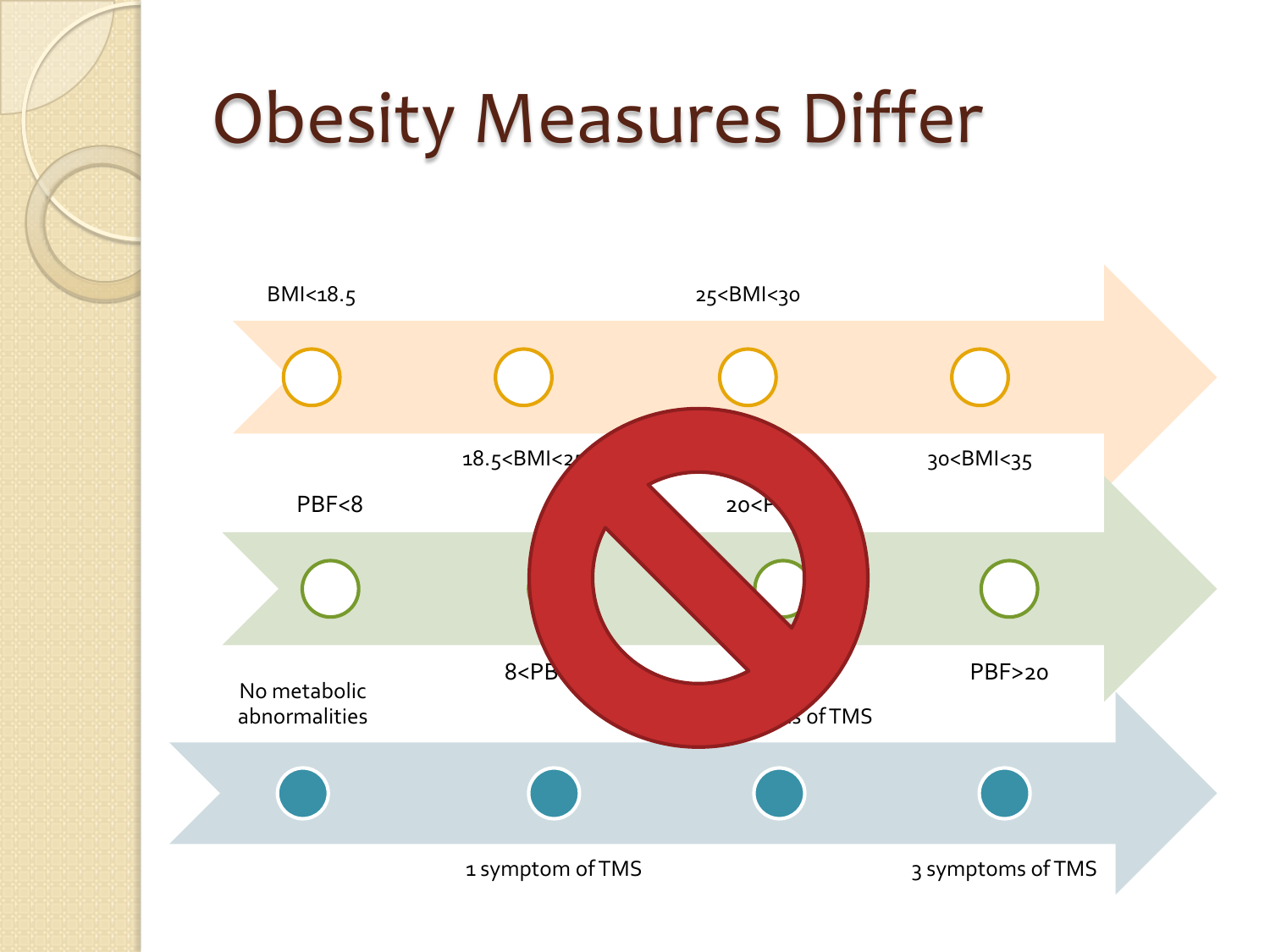# Data: NHANES III

- Third National Health and Nutrition Examination Survey, conducted 1988-1994.
	- Individual and household characteristics
	- Lab tests and exam measurements
	- Mortality follow-up
	- Diet recall
- Bioelectrical impedance analysis (BIA) readings allow for the calculation of PBF.
- 30,818 observations w/ exam data.
	- Have PBF and all other variables for 14,958 respondents.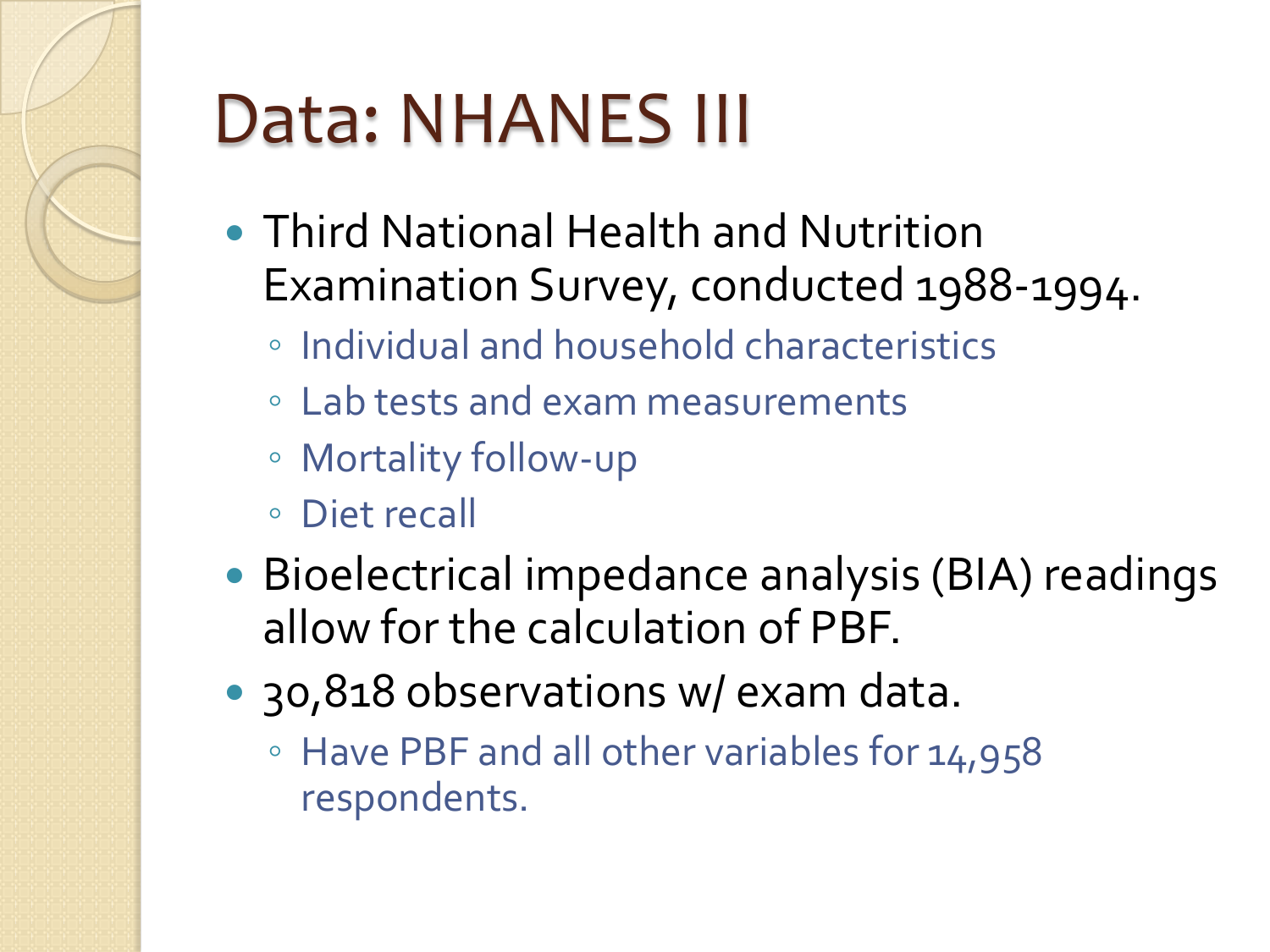## BMI as a Proxy for PBF



Note: The implied healthy/normal % body fat range for women is 27.1-33.2%.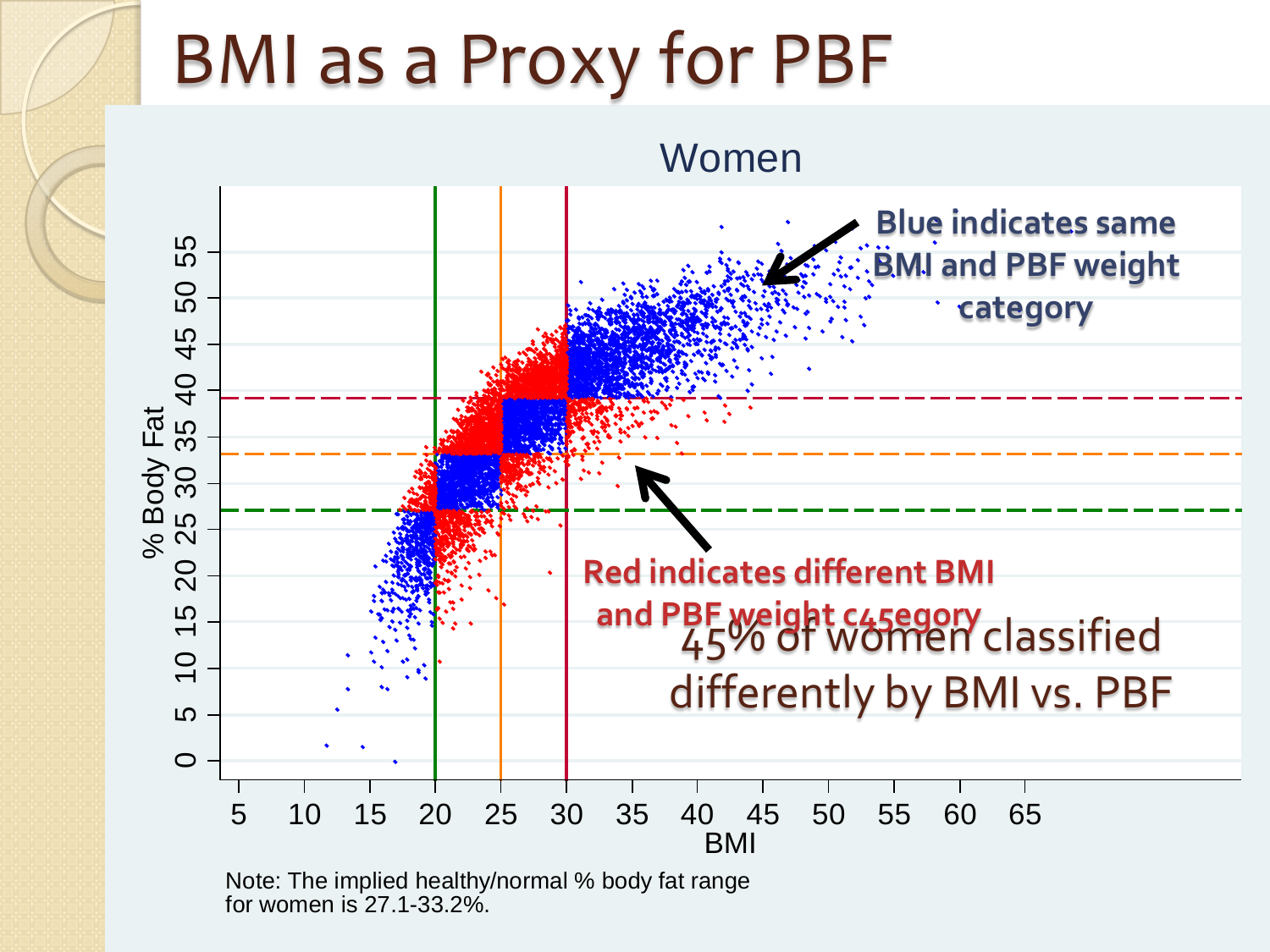# BMI as a Proxy for PBF



Note: The implied healthy/normal % body fat range for men is 17.1-21.9%.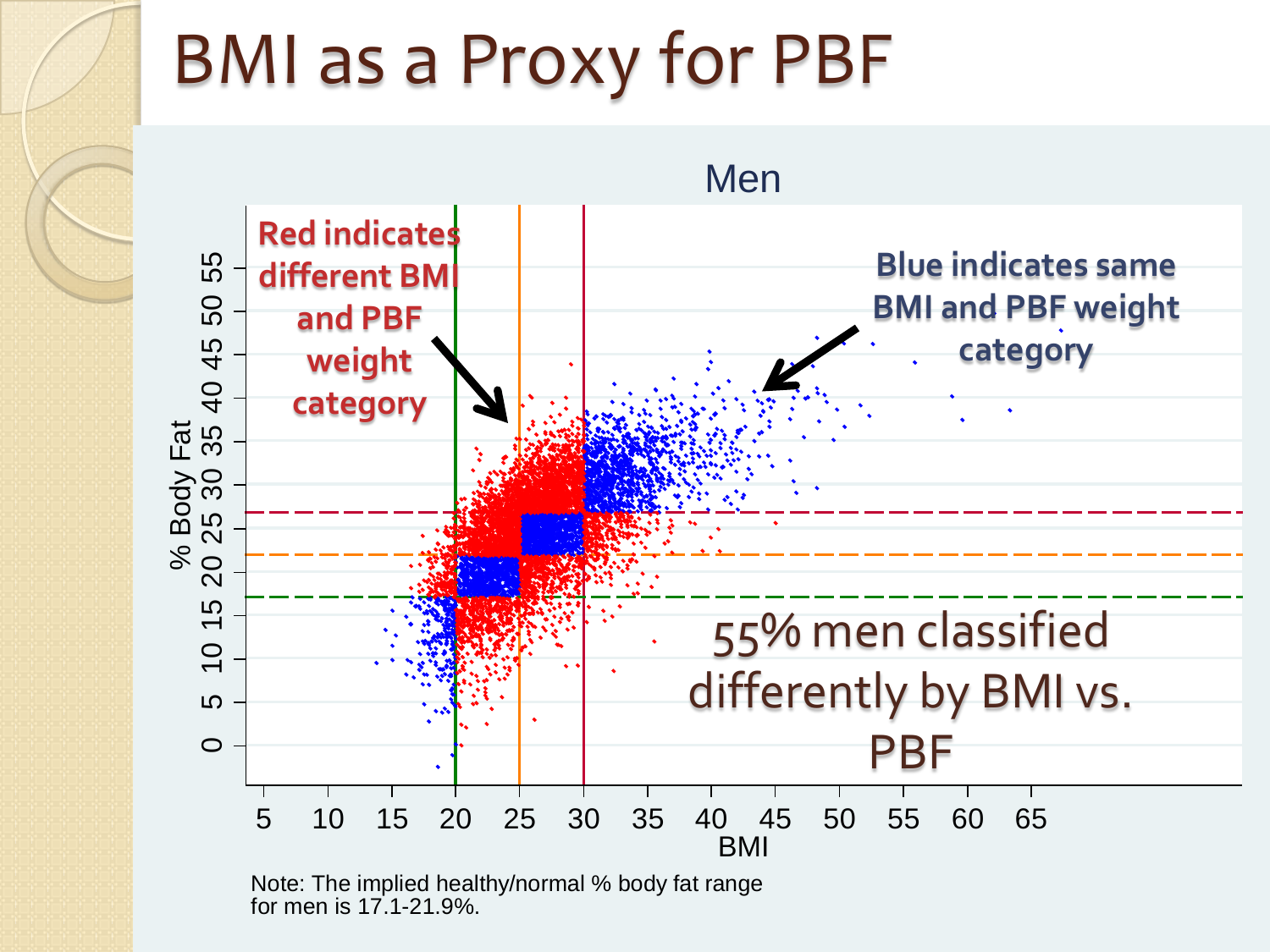# BMI as Proxy for PBF

- Would like to model determinants of obesity and estimate:
	- 1.  $PBF_i = \beta'X_i + \varepsilon_i$
	- *X*s are individual characteristics,
	- βs are the coefficients of interest.
- But economist (usually) does not observe PBF, so they estimate:

$$
2. \quad BMI_i = \gamma' X_i + U_i
$$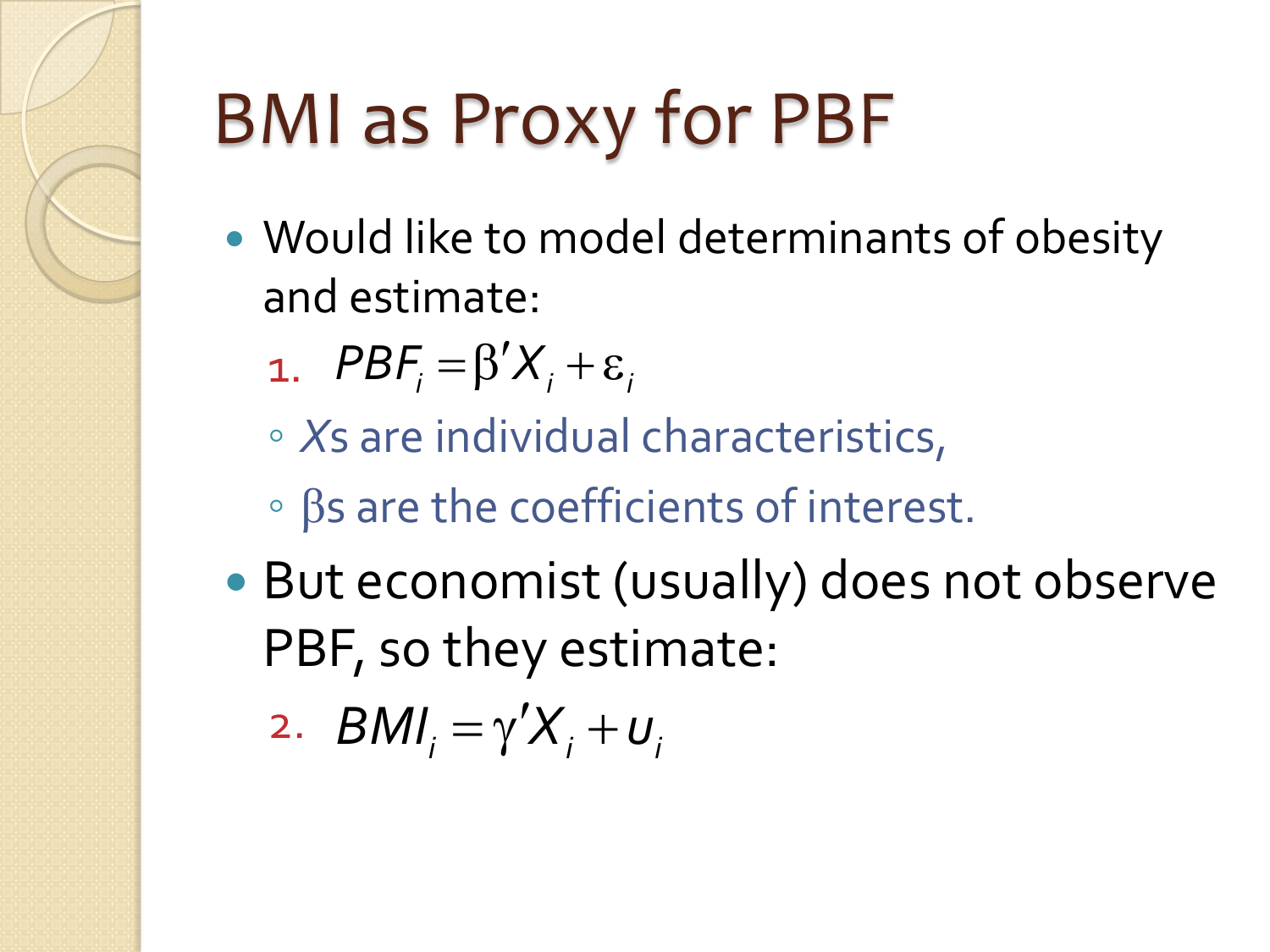# Measurement Error Bias

- $\bullet$  Measurement error bias exists when  $X_i$  contains more or different information about BMI than it does about PBF
- Measurement error bias present if  $\delta \neq 0$  in the regressions:
- 3.  $PBF_i = \alpha BMI_i + \delta'X_i + v_i$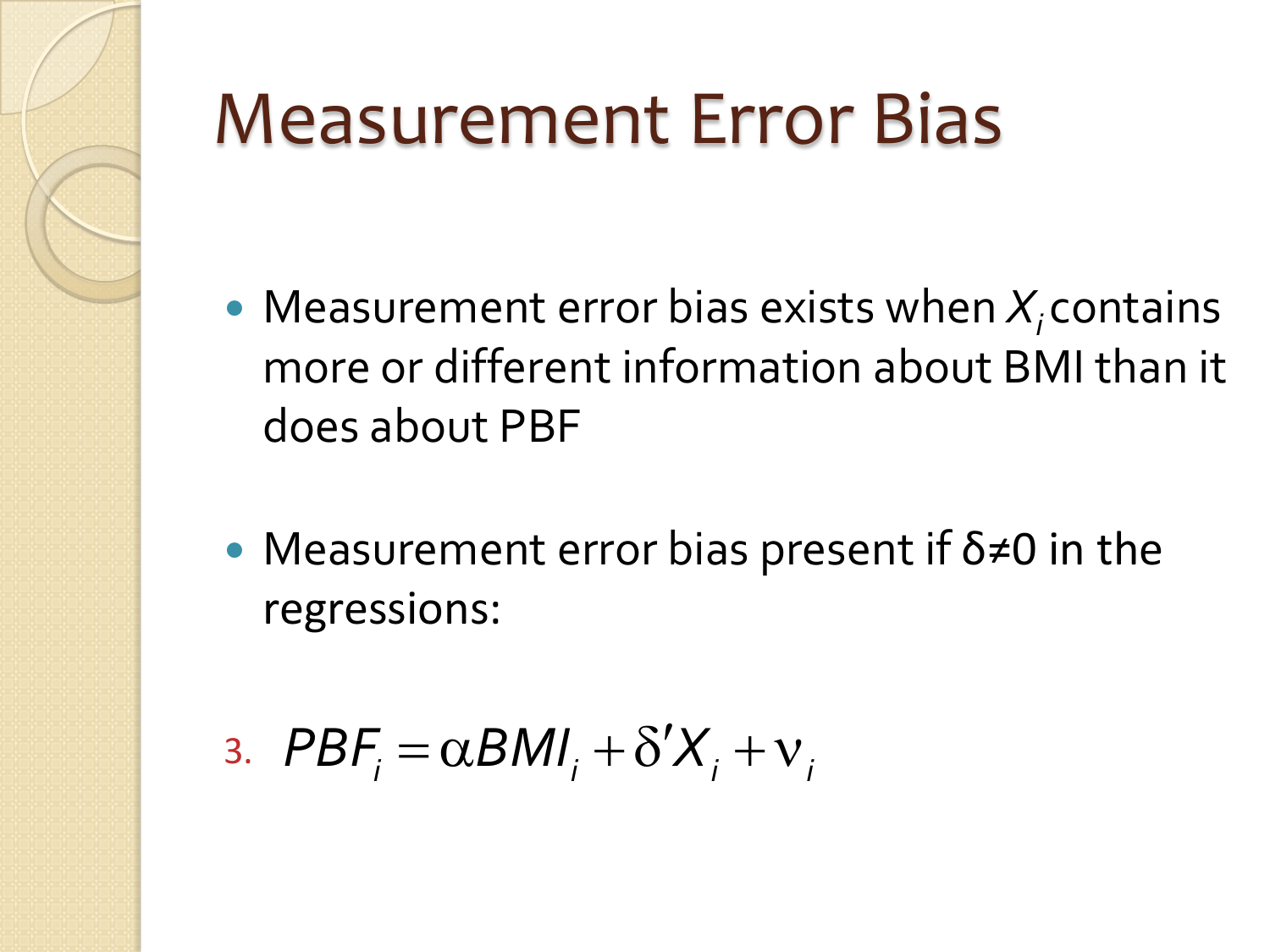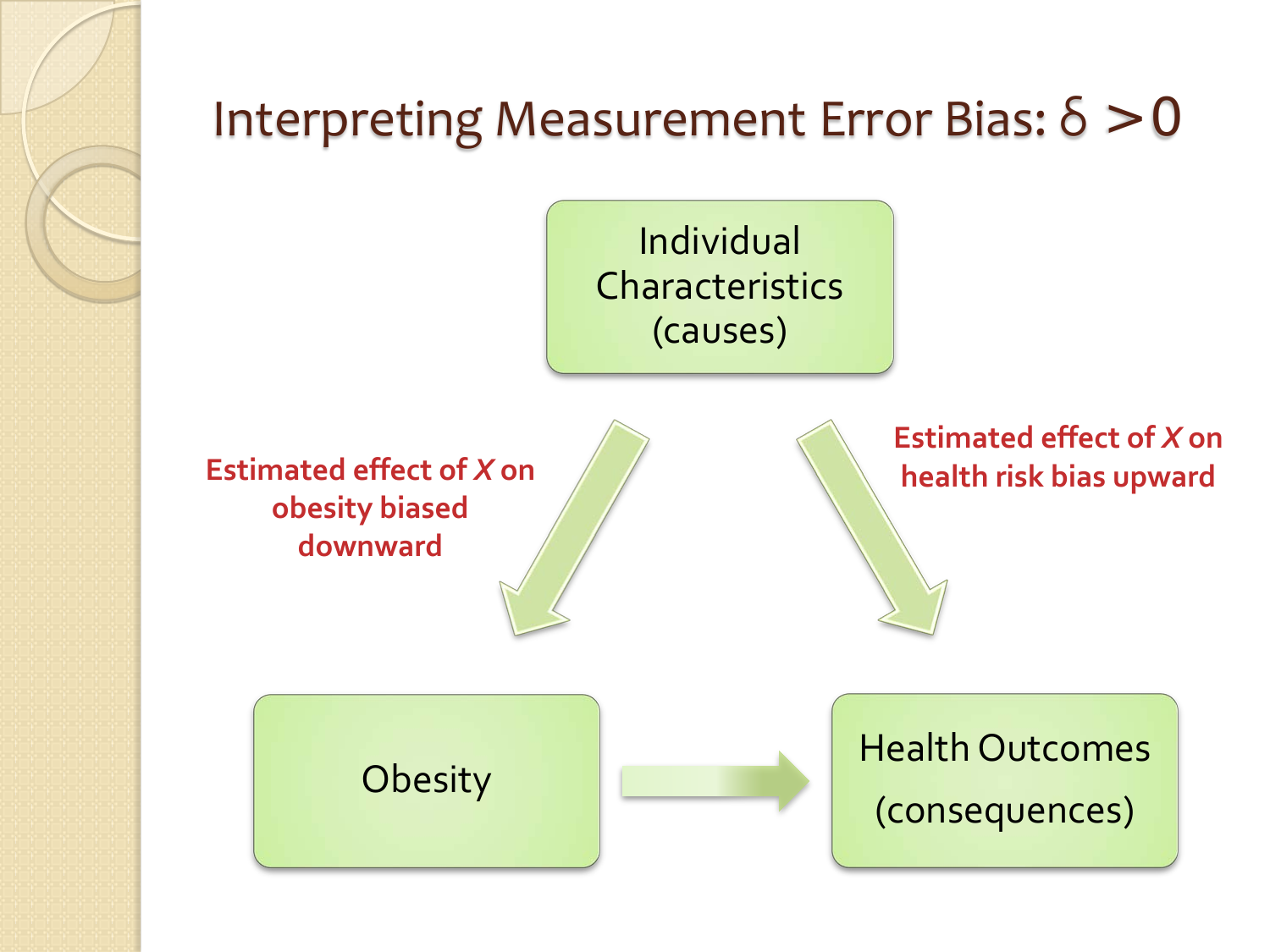### **Percent Body Fat Measurement Error Regressions**

|                          | Women                    | Men       |  |
|--------------------------|--------------------------|-----------|--|
| <b>BMI</b>               | $1.01***$                | $0.83***$ |  |
| Age                      | $0.07**$                 | 0.05      |  |
| Age <sup>2</sup>         | $-0.0006**$<br>$-0.0002$ |           |  |
| <b>Black</b>             | $0.90**$                 | 0.31      |  |
| <b>Current Smoker</b>    | $-0.29$                  | 0.02      |  |
| Ex-Smoker                | $-0.01$                  | 0.35      |  |
| <b>Heavy Alcohol Use</b> | $-0.21$                  | $-0.32$   |  |
| Menopause                | $0.65***$                |           |  |
| $<$ 5 Yrs HRT            | 0.28                     |           |  |
| $> 5$ Yrs HRT            | $1.05***$                |           |  |
| Insomnia Spells          | $-0.28$                  | $-0.02$   |  |
| Hypersomnia Spells       | $-0.06$<br>$-0.37$       |           |  |
| Constant                 | $6.25***$                | $-0.02$   |  |
| Observations             | 7,738                    | 7,220     |  |
| R <sup>2</sup>           | 0.72                     | 0.46      |  |
| Null F-Stat              | 48.08                    | 33.40     |  |
| Null p-value             | 0.00                     | 0.00      |  |

Notes: \*\*p<0.01, \*p<0.05. HRT=hormone replacement therapy (estrogen).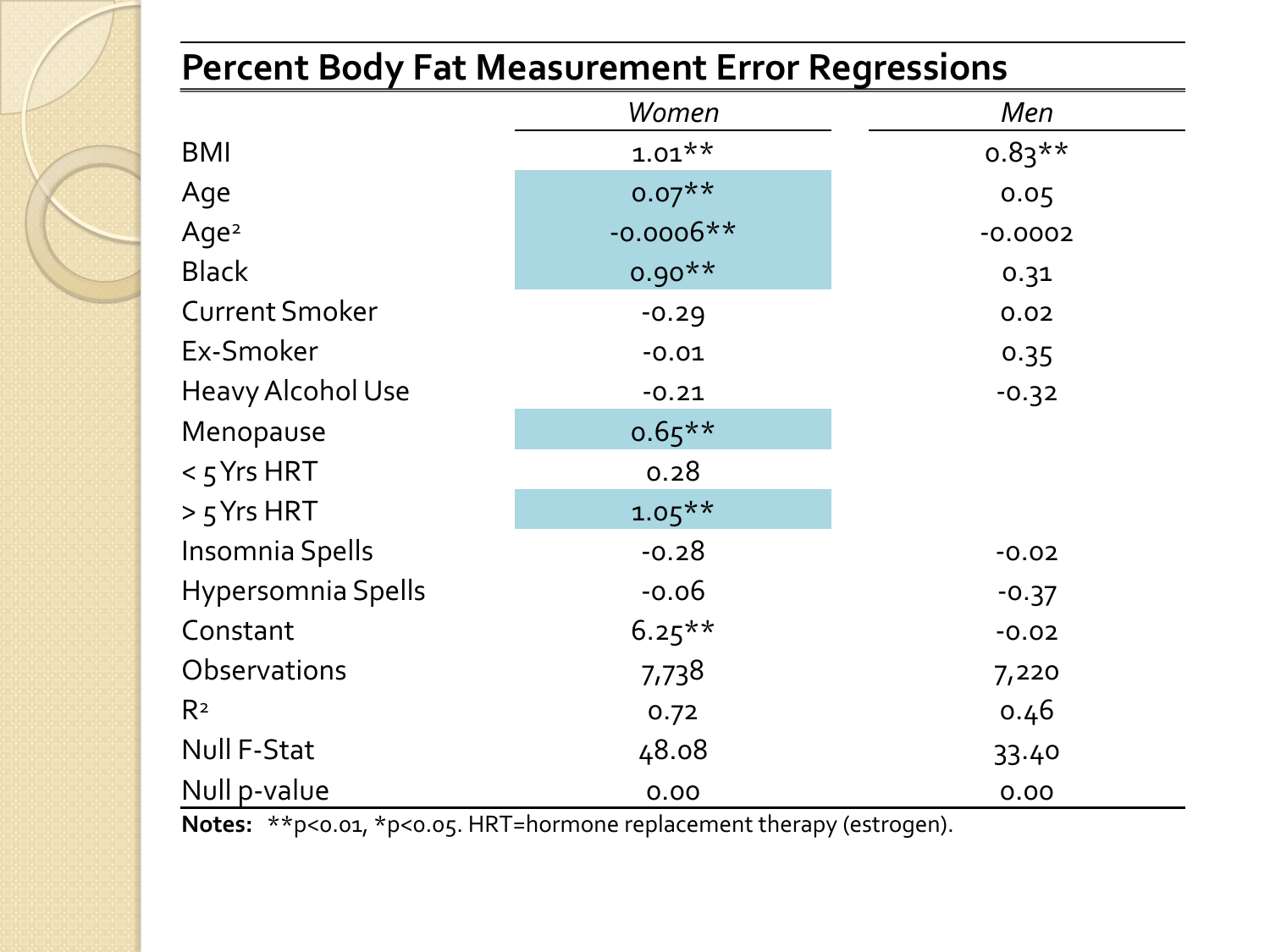| The Metabolic Syndrome Measurement Error Regressions |             |             |  |  |  |
|------------------------------------------------------|-------------|-------------|--|--|--|
|                                                      | Women       | Men         |  |  |  |
| <b>BMI</b>                                           | $0.0316**$  | $0.0473**$  |  |  |  |
| Age                                                  | $-0.0013$   | $0.0094**$  |  |  |  |
| Age <sup>2</sup>                                     | $0.0001**$  | $-0.0000$   |  |  |  |
| <b>Black</b>                                         | $-0.0621**$ | $-0.0935**$ |  |  |  |
| <b>Current Smoker</b>                                | 0.0251      | $0.0736**$  |  |  |  |
| Ex-Smoker                                            | 0.0144      | $0.0642**$  |  |  |  |
| <b>Heavy Alcohol Use</b>                             | $-0.0265$   | $-0.0539**$ |  |  |  |
| Menopause                                            | $0.0950**$  |             |  |  |  |
| $<$ 5 Yrs HRT                                        | 0.0255      |             |  |  |  |
| $> 5$ Yrs HRT                                        | $-0.0008$   |             |  |  |  |
| Insomnia Spells                                      | 0.0150      | 0.0038      |  |  |  |
| Hypersomnia Spells                                   | 0.0468      | 0.0022      |  |  |  |
| Constant                                             | $-0.6773**$ | $-1.2756**$ |  |  |  |
| Observations                                         | 7,738       | 7,220       |  |  |  |
| R <sup>2</sup>                                       | 0.34        | 0.35        |  |  |  |
| Null F-Stat                                          | 34.10       | 34.48       |  |  |  |
| Null p-value                                         | 0.00        | 0.00        |  |  |  |

**Notes:** \*\*p<0.01, \*p<0.05. HRT=hormone replacement therapy (estrogen). TMS is binary indicator for having the metabolic syndrome according to IDF definition.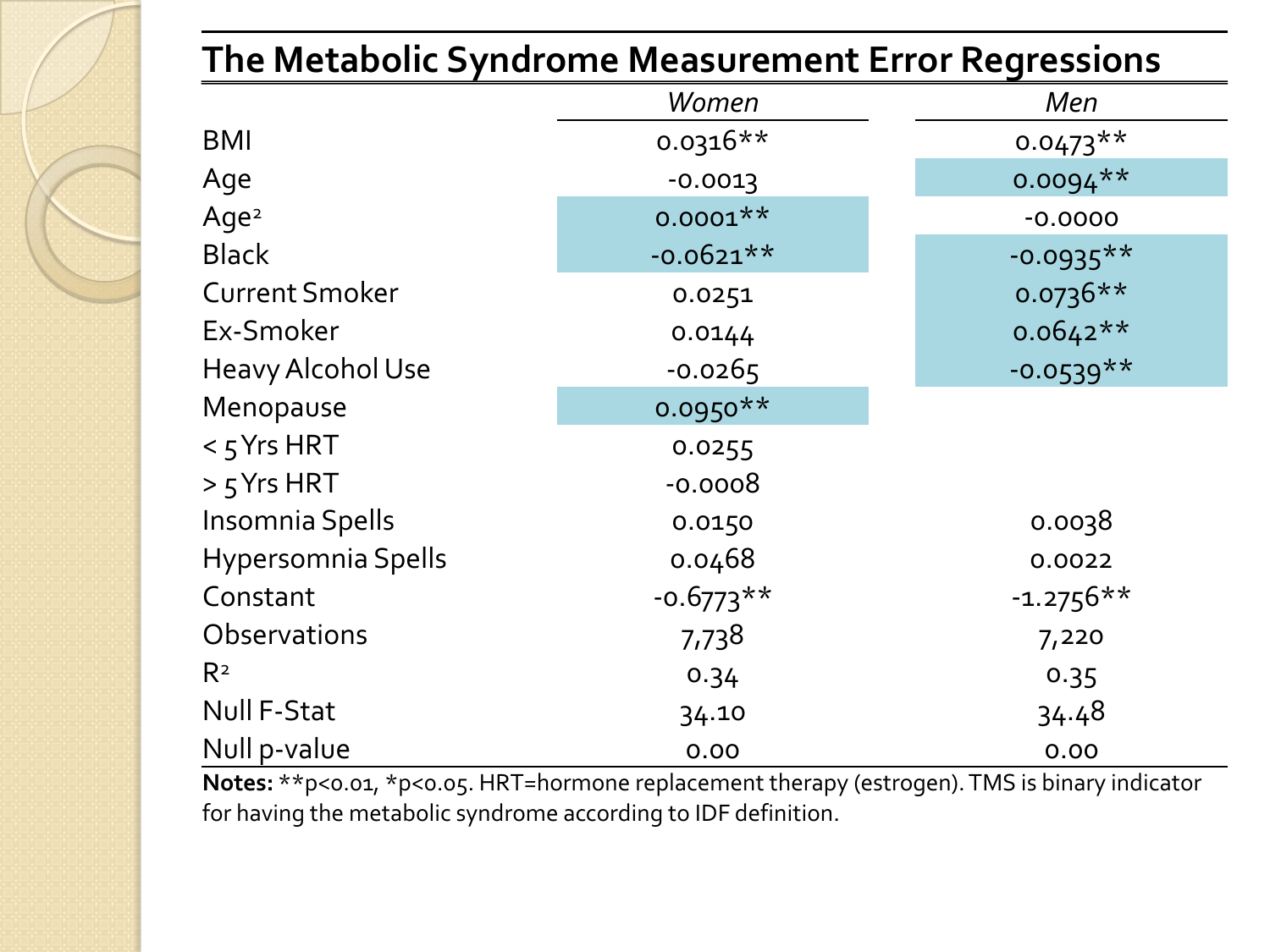Measuring Obesity as Increased Health Risk from Excess Fat

- $\cdot$   $\overline{F}_i$  is a "healthy" amount of fat
- *D<sub>i</sub>* equals one in the event of a bad health outcome.
- Then obesity index for *i* is:  $OB_i = Pr(D_i = 1 | F_i, X_i) - Pr(D_i = 1 | \overline{F_i}, X_i)$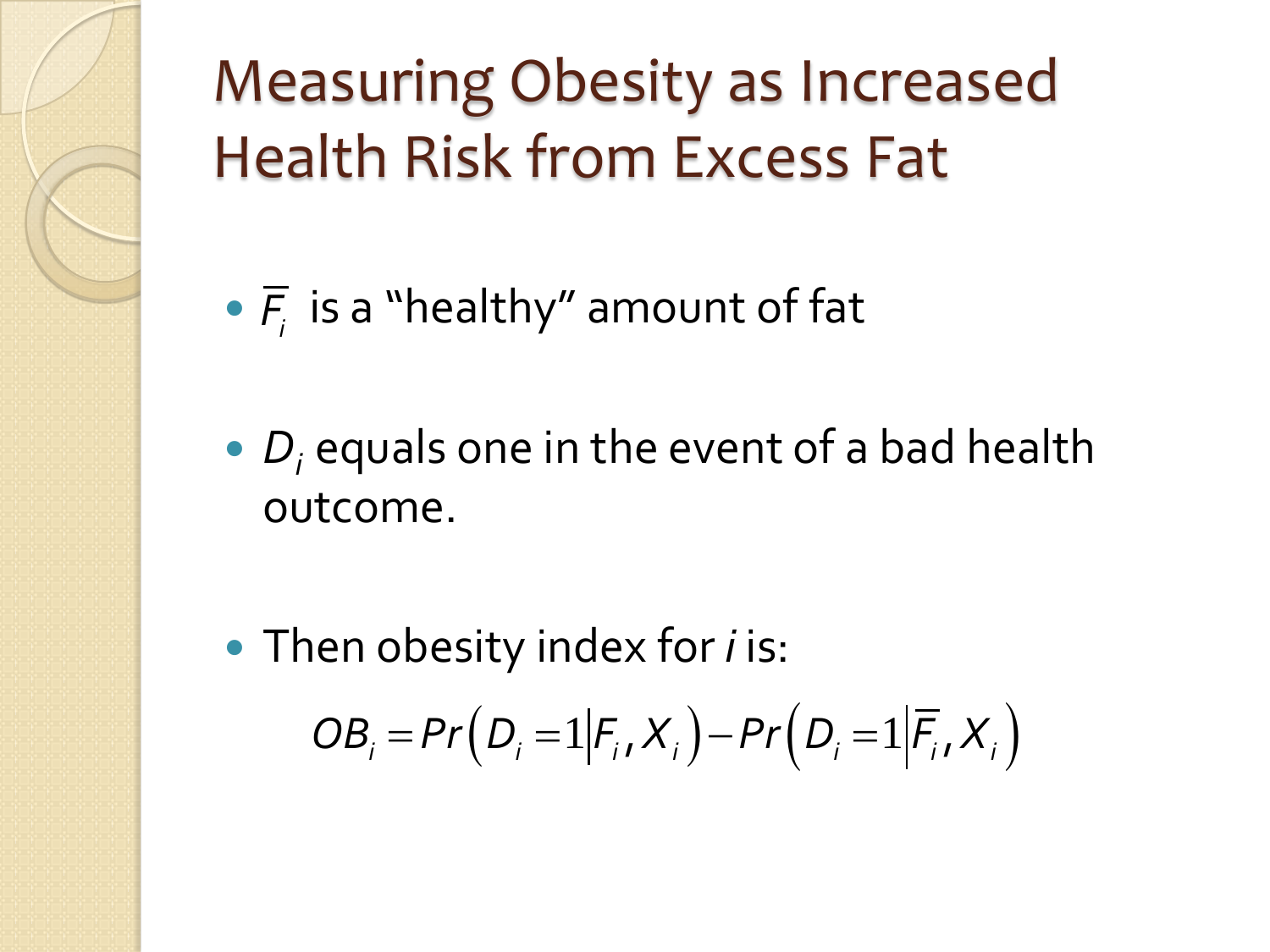

# The Obesity Index

• Combines the effects of excess adipose tissue, abdominal obesity, and metabolic abnormalities on the risk of disease and death.

◦ TMSi = the # of TMS criteria satisfied by *i*

4. 
$$
Pr(D_{i} = 1 | F_{i}, X_{i}) = \beta_{0} + \beta_{1} PBF_{i} + \beta_{2} (PBF_{i})^{2}
$$
  
+ 
$$
\beta_{3} Female_{i} \times PBF_{i} + \beta_{4} Female_{i} \times (PBF_{i})^{2}
$$
  
+ 
$$
\beta_{5} Black_{i} \times PBF_{i} + \beta_{6} Black_{i} \times (PBF_{i})^{2}
$$
  
+ 
$$
\beta_{7} TMS_{i} + \beta_{8} Female_{i} \times TMS_{i}
$$
  
+ 
$$
\beta_{9} Black_{i} \times TMS_{i} + \theta'X_{i}
$$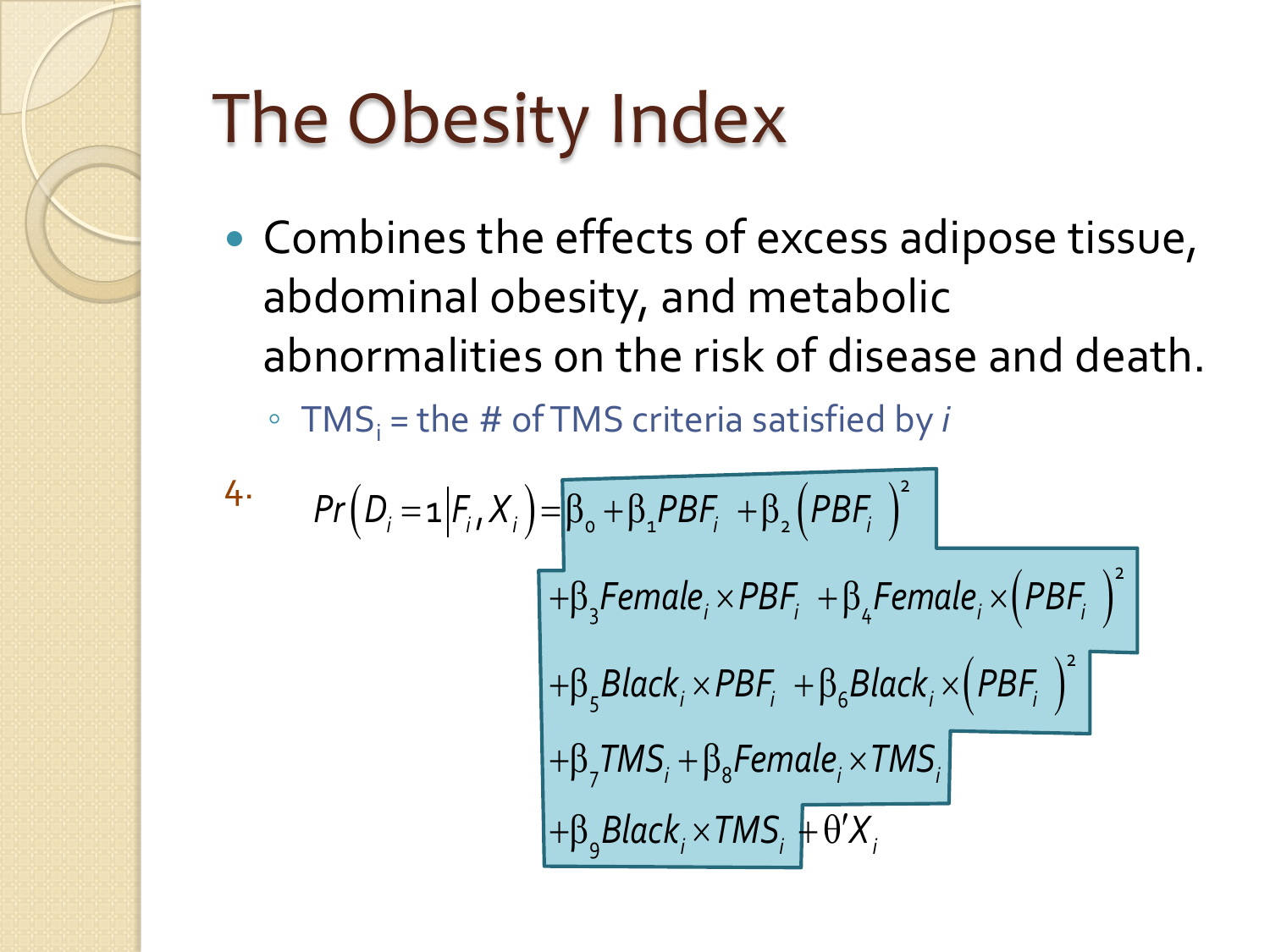# Measurement Error Bias

5. 
$$
Pr(D_i = 1 | F_i, X_i) = \{ \text{obesity index}_i \} + \theta' X_i
$$
  
6.  $Pr(D_i = 1 | F_i, X_i) = \phi_{0i} + \alpha BMI_i + \eta' X_i$ 

- Measurement error bias problem if :  $\eta-\theta=\delta\neq 0$
- i.e., when the coefficients on *X* differ depending on which measure of fatness is used to predict health outcomes.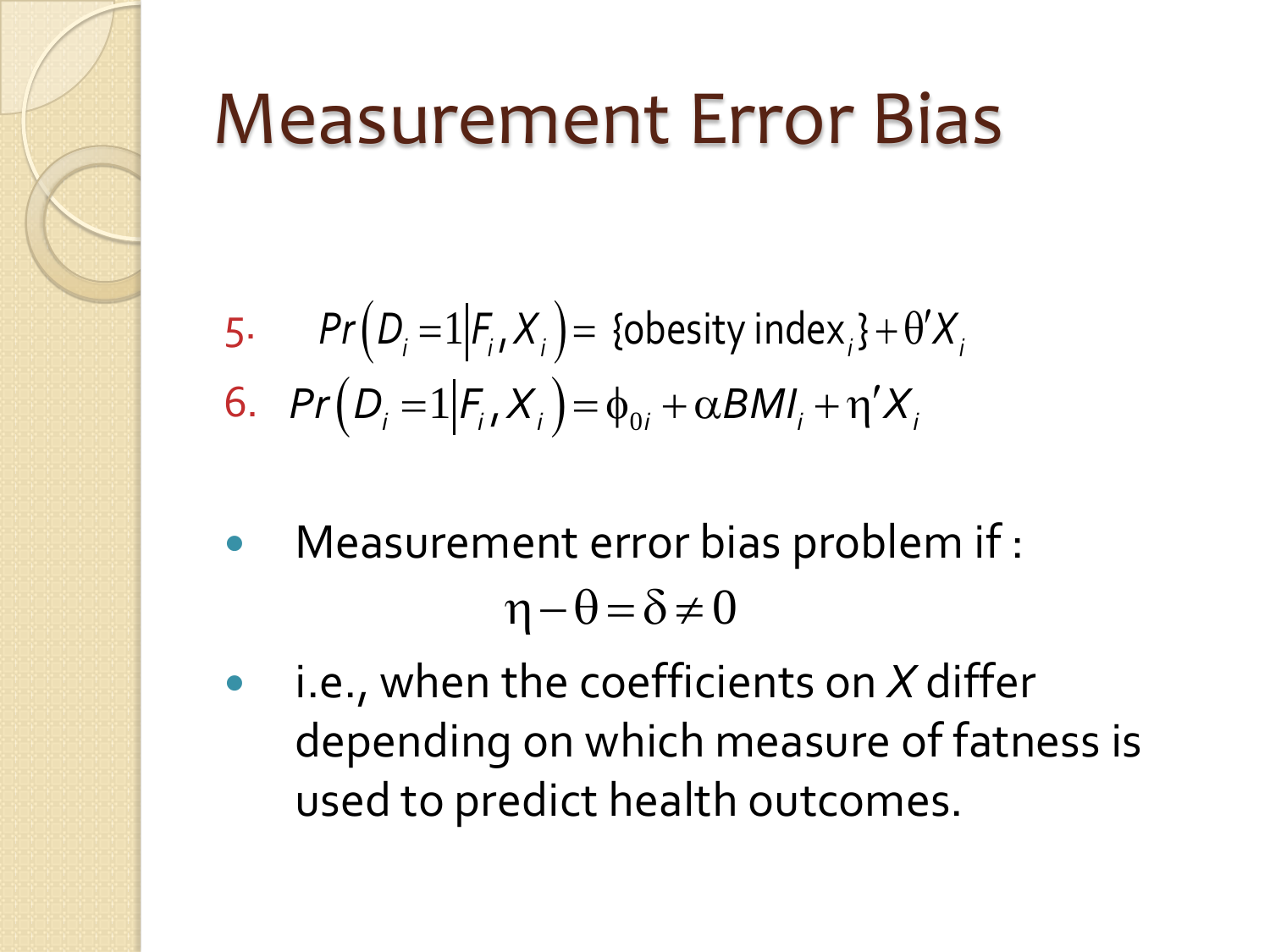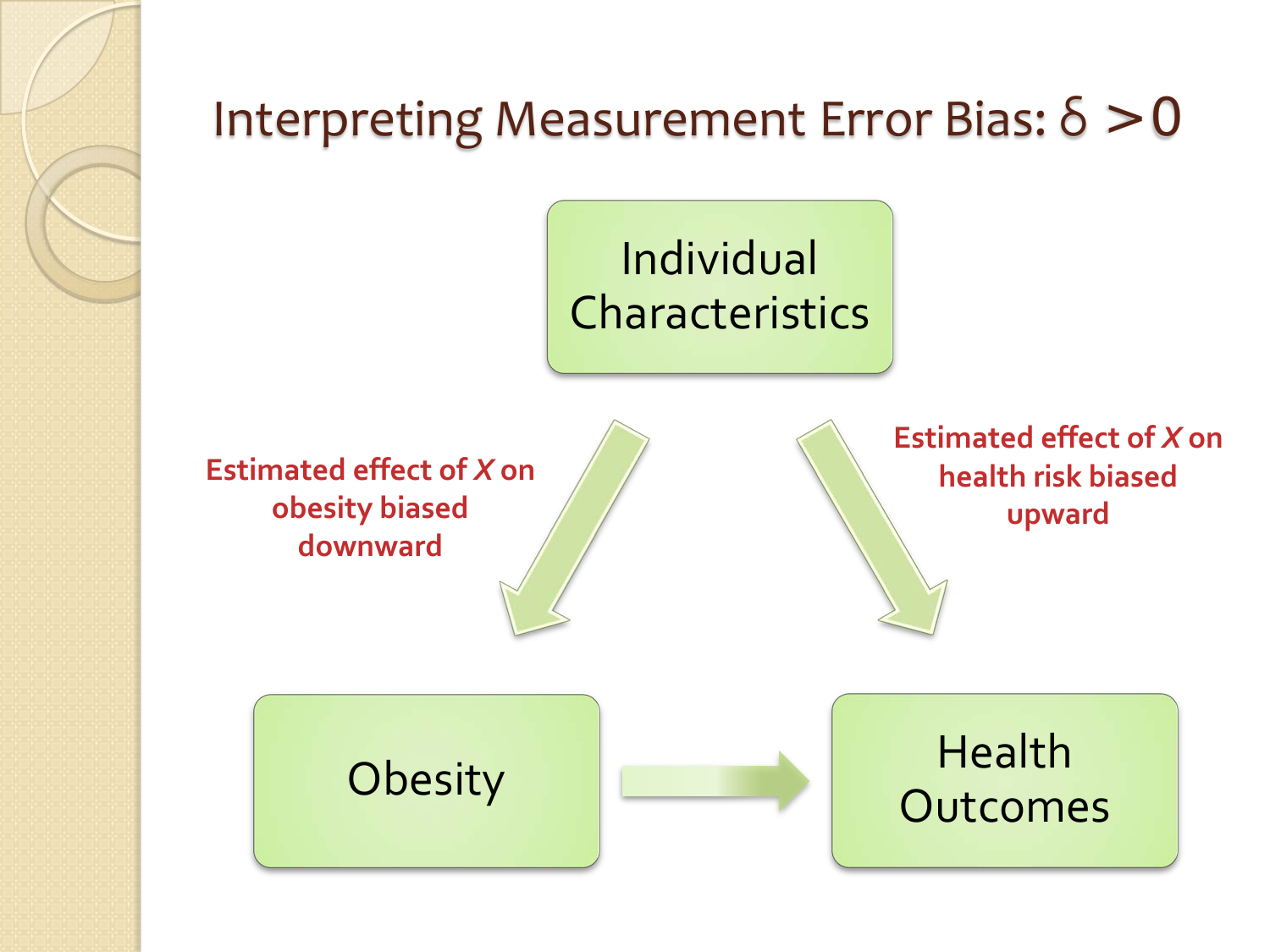## **BMI vs. PBF-TMS Obesity Index Effects on Health Outcomes** Type II Diabetes Death Death from Obesity Related Cause (1) (2) (3) (4) (5) (6)  $BMI$  0.0064\*\*  $\bigcup_{0.0064}$  0.000  $\bigcup_{0.0127}$  0.0127\*\*  $\mathsf{PBF}$  -0.012\* -0.0037  $\mathsf{V}\mathsf{V}\mathsf{V}$  -0.009  $\mathsf{PBF}^2$  0.00027\* 0.00009 0.0002  $TMS$  0.033\*\* -0.006 0.074\*\* Female\*PBF -0.0004 0.00032 0.02991 Female\*(PBF)  $^{2}$  -0.0001 -0.00003 -0.000056 Black\*PBF -0.0033 -0.00780 -0.00012 Black\*(PBF) 2 0.00005 0.00007 0.00015  $Female*(TMS)$  0.0105 -0.00585 -0.00743  $Black*(TMS)$  0.019\* 0.01434\* -0.06230\*\*  $R^2$  0.08 0.06 0.22 0.22 0.07 0.05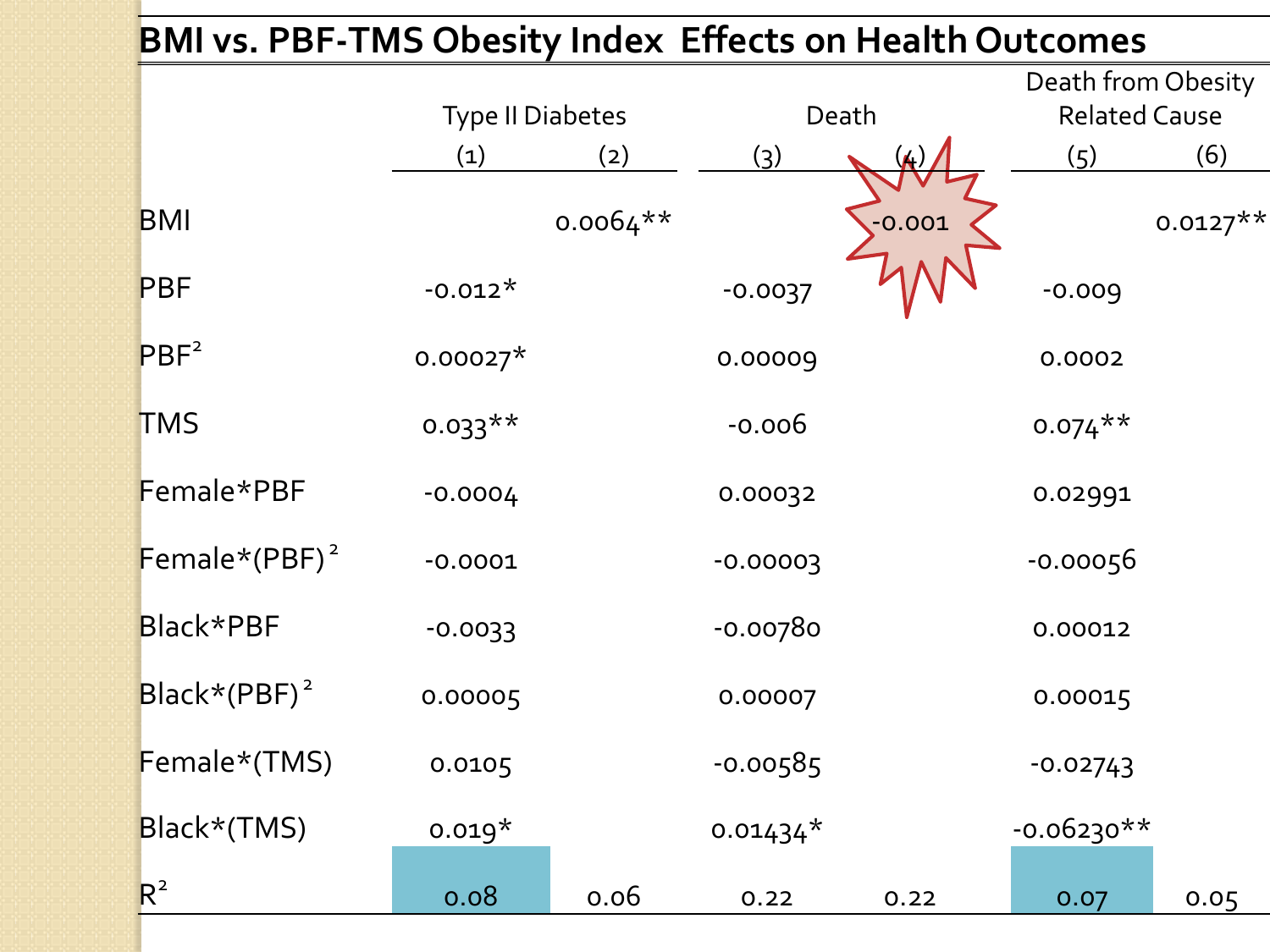### **Measurement Error Biases in BMI vs. PBF-TMS Obesity Index Effects on Health Outcomes**

|                             |                         |                   | Death from             |
|-----------------------------|-------------------------|-------------------|------------------------|
|                             |                         |                   | <b>Obesity Related</b> |
|                             | <b>Type II Diabetes</b> | Death             | Cause                  |
|                             | $\delta$ =(2)-(1)       | $\delta$ =(4)-(3) | $\delta = (6)-(5)$     |
| Female                      | $-0.110$                | $-0.032$          | 0.330                  |
| <b>Black</b>                | $-0.026$                | $-0.133$          | $-0.023$               |
| Age                         | $0.002*$                | 0.000             | $0.008**$              |
| Age <sup>2</sup>            | $-0.00001$              | 0.000             | $-0.00005**$           |
| <b>Current Smoker</b>       | $0.011**$               | $-0.001$          | 0.022                  |
| <b>Former Smoker</b>        | $0.004*$                | 0.001             | $0.017*$               |
| Light Alcohol               | 0.000                   | 0.000             | $-0.059$               |
| Moderate Alcohol            | $-0.007$                | 0.002             | $-0.071$               |
| <b>Heavy Alcohol</b>        | $-0.005**$              | $-0.001$          | $-0.009$               |
| Mother had Type II          |                         |                   |                        |
| <b>Diabetes</b>             | 0.004                   | 0.000             | 0.001                  |
| <b>Poverty Income Ratio</b> | 0.000                   | 0.000             | 0.002                  |
| Insomnia Spells             | 0.003                   | 0.000             | $-0.008$               |
| Hypersomnia Spells          | $-0.001$                | 0.002             | 0.019                  |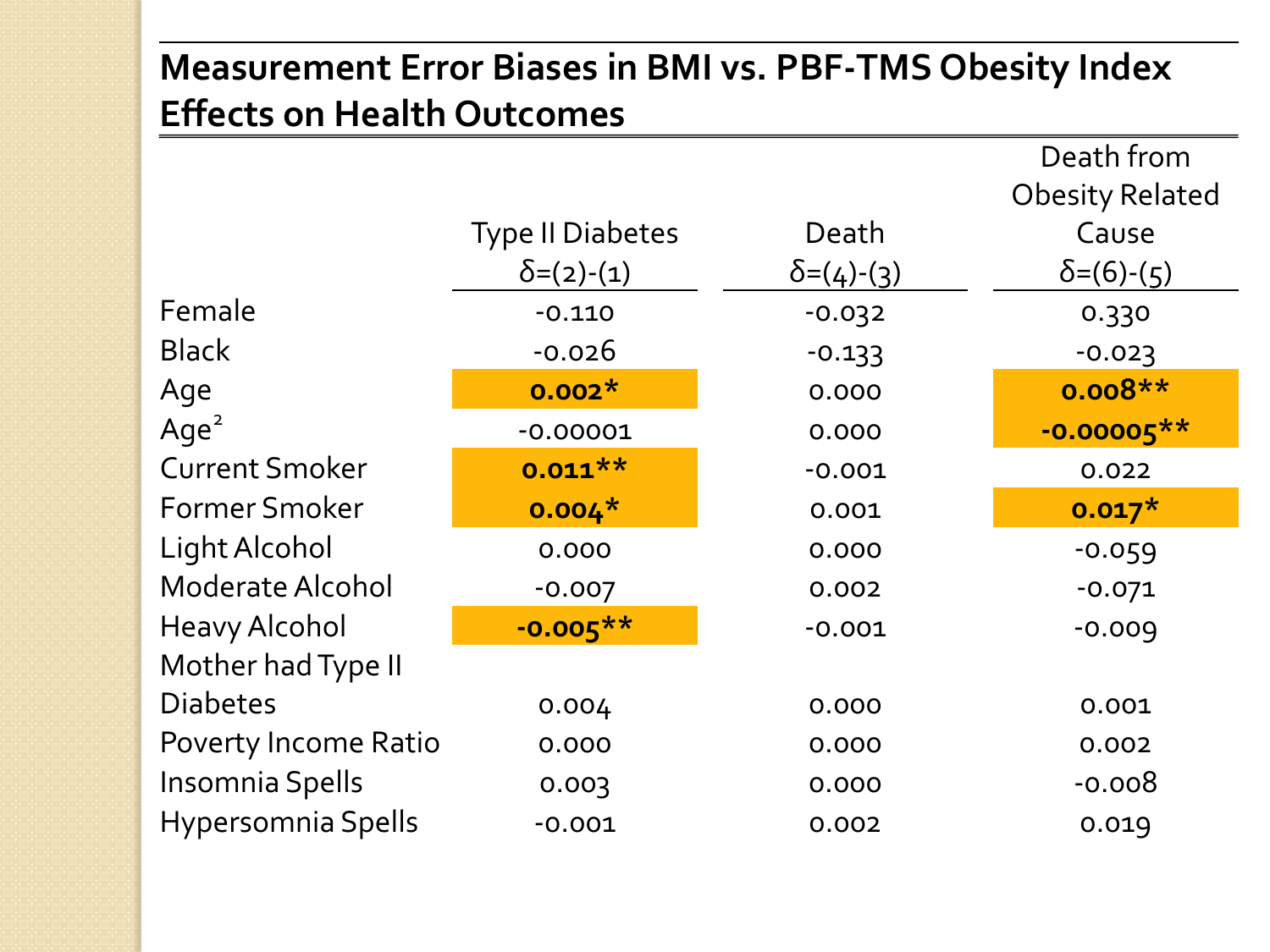# Conclusion

- BMI not closely related to obesity as measured by PBF or TMS.
	- Low R2 and many people misclassified by BMI vs. PBF.
- Age, sex, race, smoking and alcohol affect BMI and PBF (and TMS) differently.
	- Bias in estimated causes of obesity
	- Might misinterpret of the causes and their relative importance in explaining obesity.
- The measurement error is more than just noise, it is systematically related to specific variables.
	- Misleading results for causes and consequences of obesity.